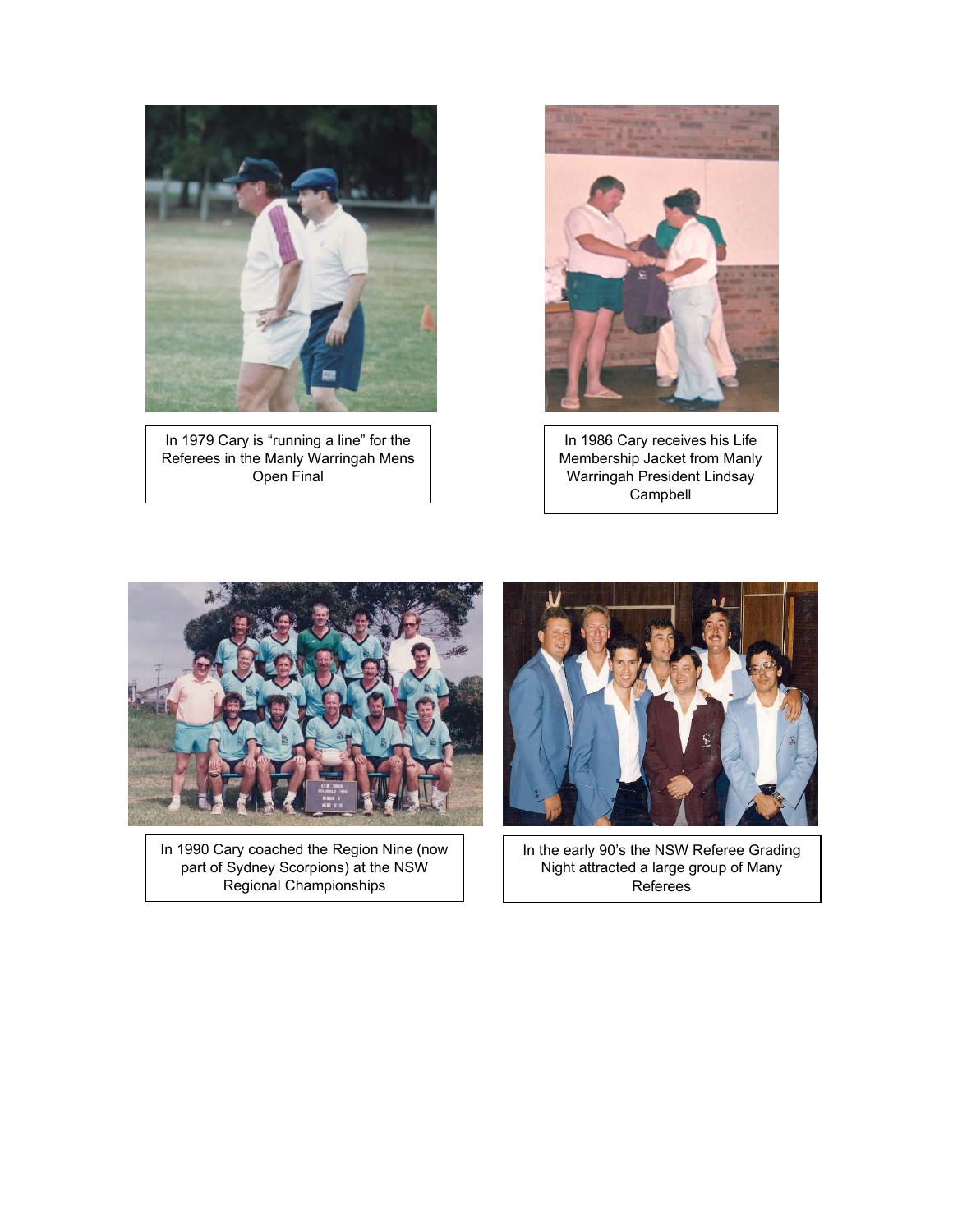

Many Warringah Touring Teams had a reputation of winning Knock Out competitions especially those conducted in the ACT. Cary Thompson was the original Laughing **Cavalier** 



Cary Thompson with the Ex-NSW Public Service Team at the 1992 State Cup in Port Macquarie



In 2002 Cary is holding the European Championship Trophy at Millennium Stadium Cardiff after Wales hosted the fourth European Championship



In 2004 Cary presented Rick Borg with his Hall of Fame plaque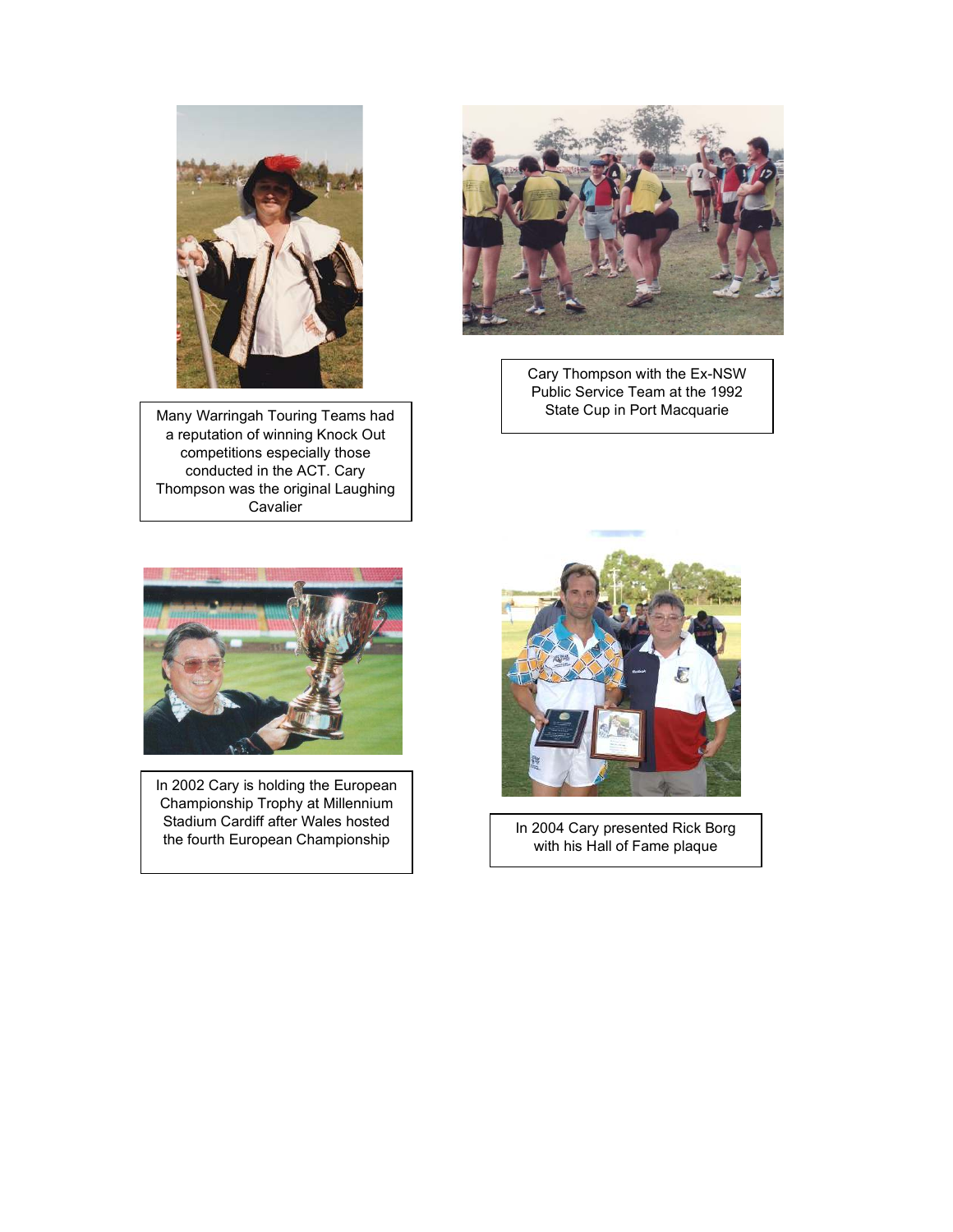

In 2004 Cary presented Peter McNeven and Peter Bell with their Hall of Fame Plaques



In 2005 Cary was asked to address the gathering following the opening of Samoa's Parliament by the Prime Minister Tuilaepa Lupesoliai Neioti Aiono Sailele Malielegaoi



Cary collating the Results and conducting the South Pacific Championship in Apia in 2005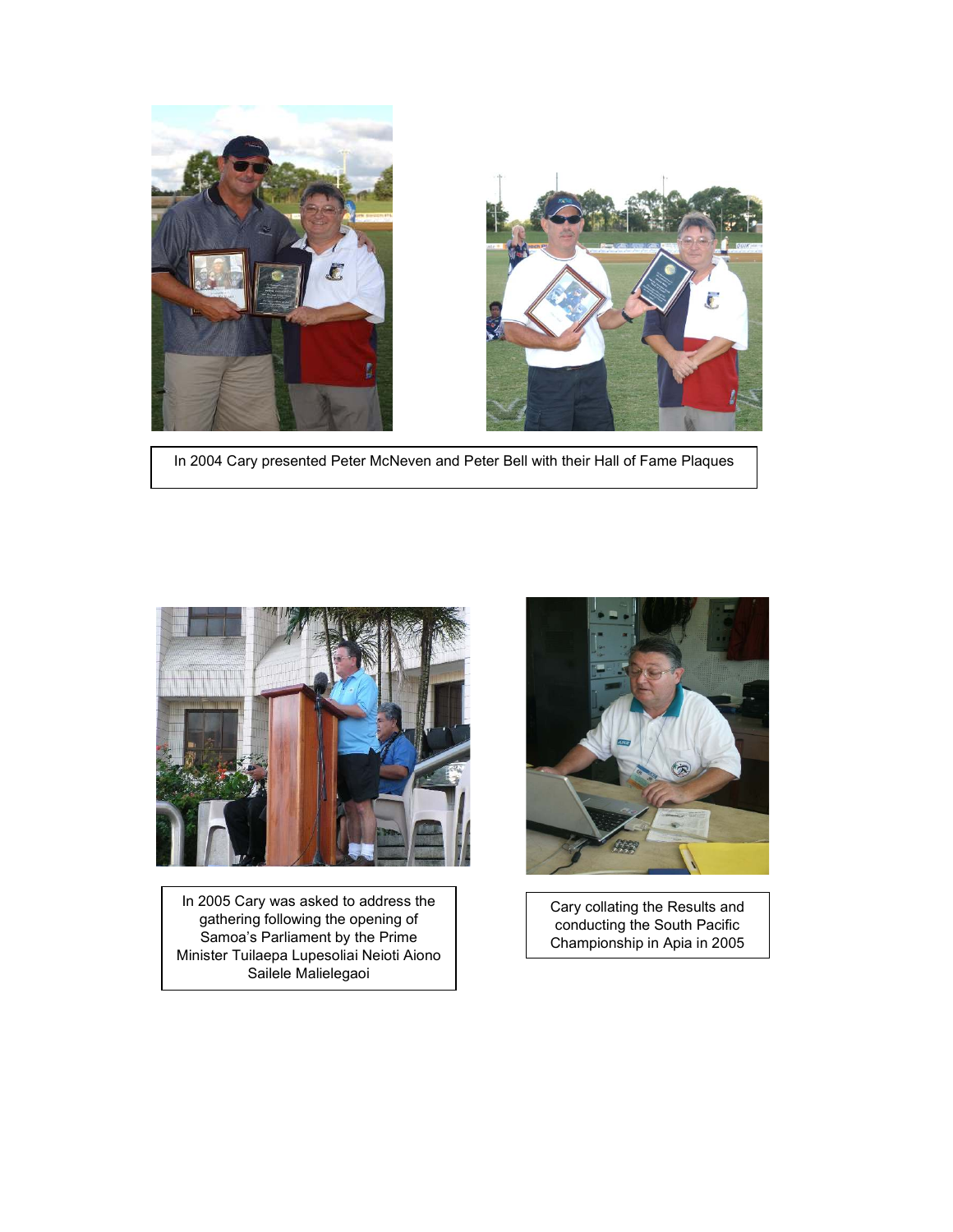

In 2007 Cary and Bill Ker collated the results and score at the sixth World Cup in Stellenbosch, South Africa



In 2007 Cary presents Stephen Pike with his Hall of Fame Awards at the NSW Blues Dinner



In 2008 Cary is conducting the seventh European Championships in the office of the Secretary of the Massey Football Club in Paris



In 2010 Cary was the Manager of the Mens 40 Australian Test team that played a Trans-Tasman series in Townsville.

 Then in 2011 he managed the Mens 40 Team at the World Cup in Edinburgh, Scotland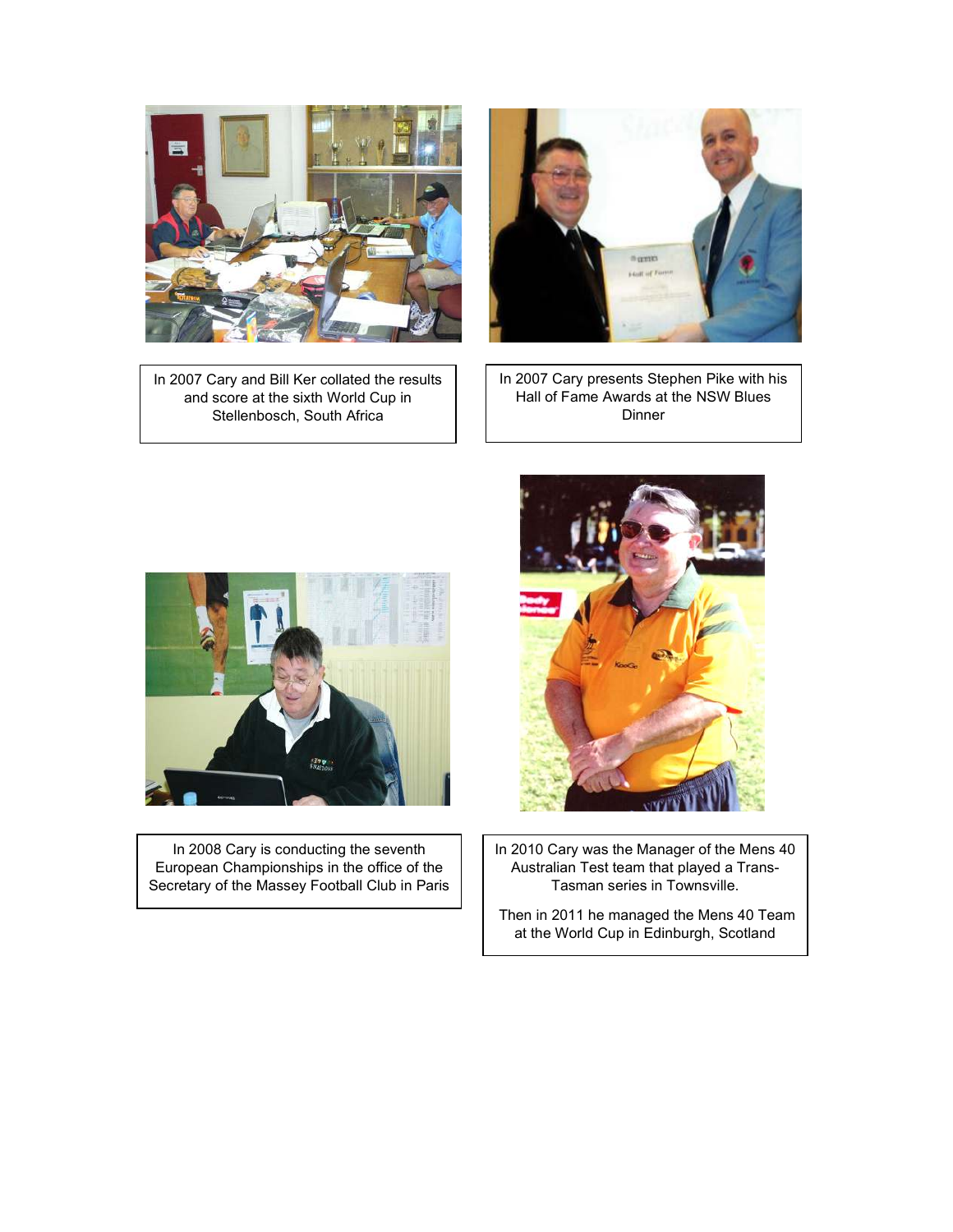

In 2013 Cary presented referees with awards at the NSW Referees Grading Night.

In 2014 Cary presented awards at the NSW Blues Awards Evening





In 2000 Cary received The Sports Australia Award from the Australian Government



In 2015 Cary received Life Membership from the Federation of International Touch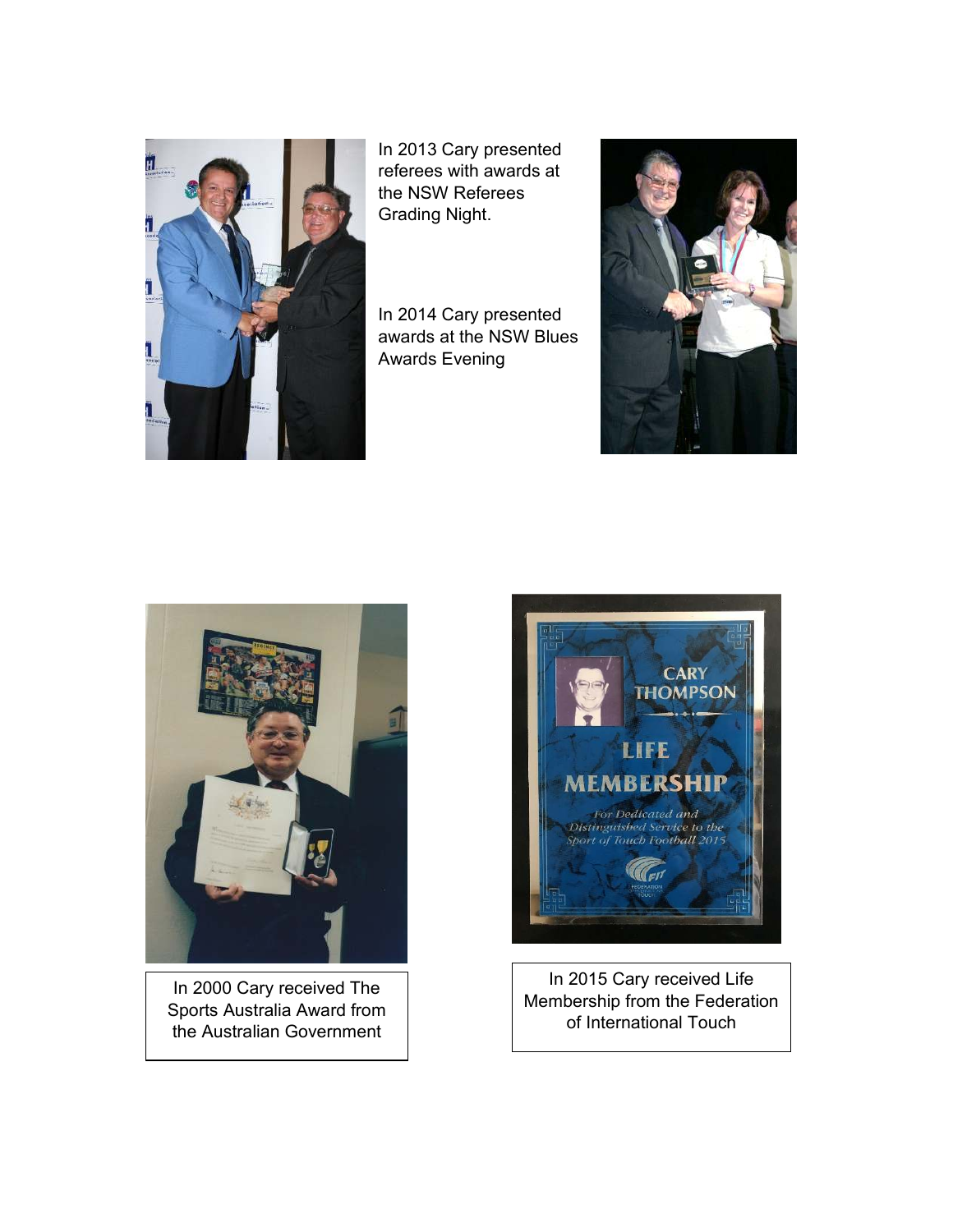

In 2015 Cary Thompson led the March Past (and Referee contingent) into Coffs Harbour International Stadium for the commencement of the 8<sup>th</sup> Federation of International Touch World Cup